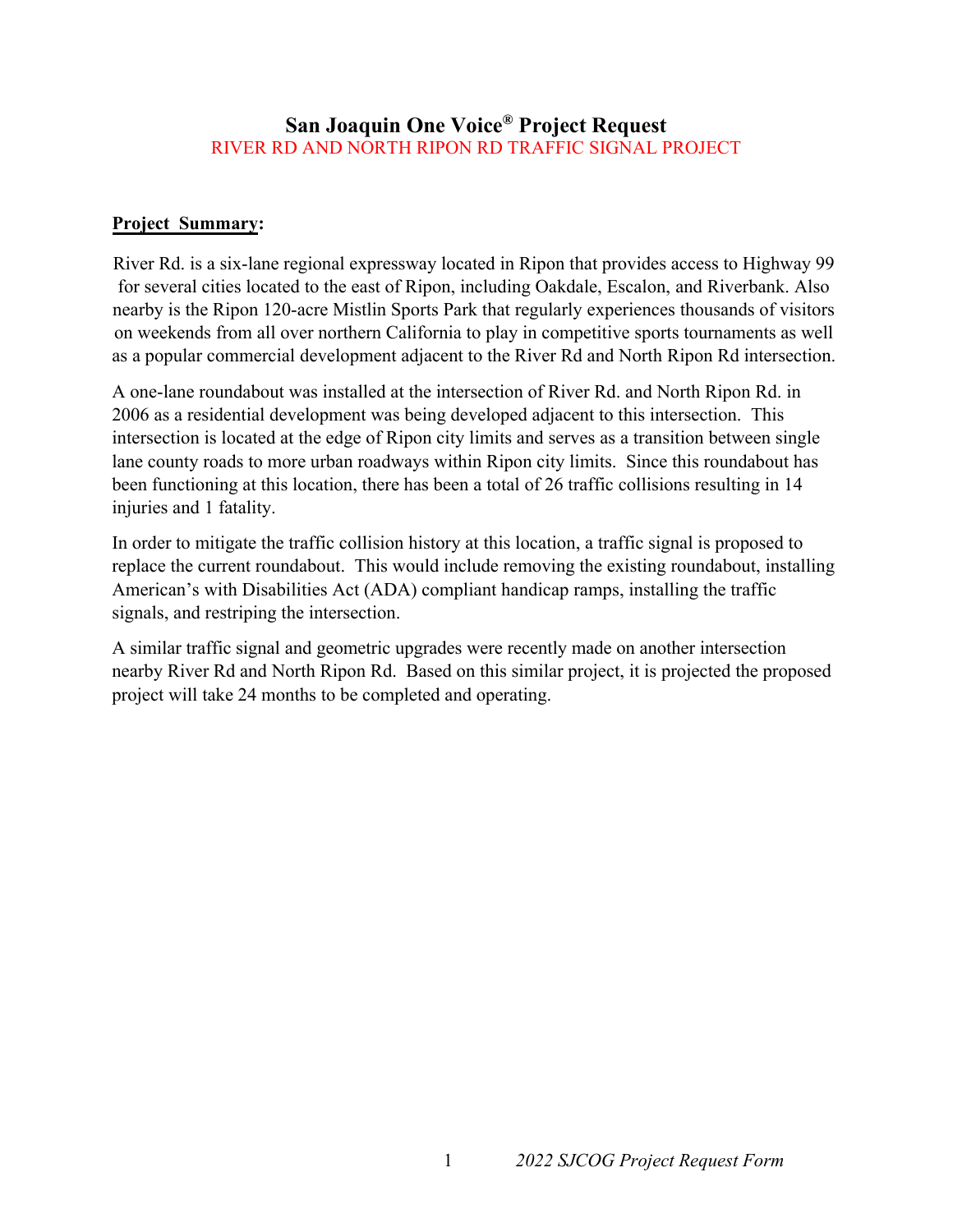# River Rd. & N Ripon Rd. Intersection ~ Traffic Signal Project Area

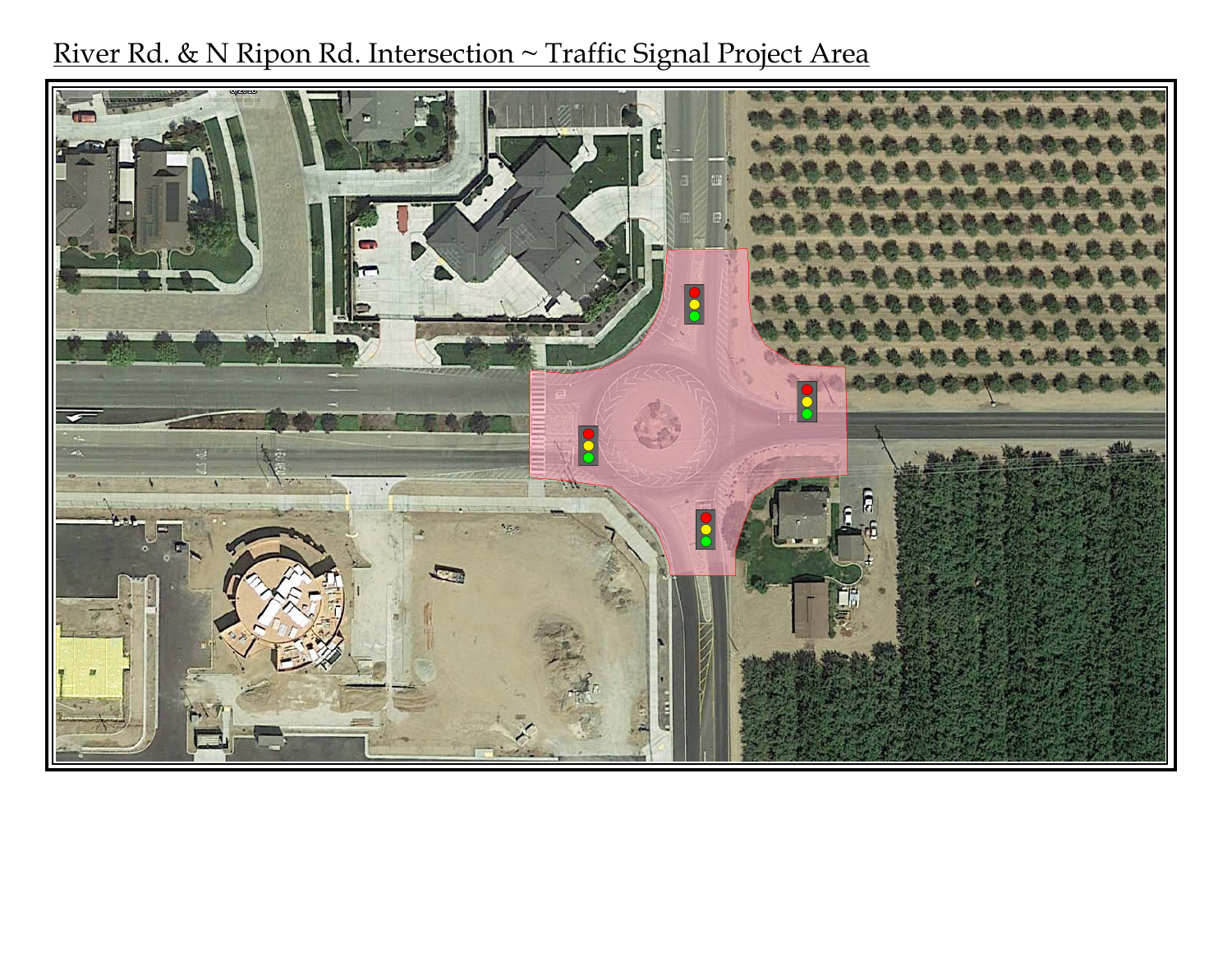

## **Legend**

- A Fire Station
- B Mixed Use Shopping & Restaurants
- C Ripon Garden Apartments (167 Apartments)
- D Cornerstone I & II Housing (164 Homes)
- E Potable Water Well Site
- F Chesapeake Landing Retirement Community (100 Homes)<br>
G Parkview Elementary School<br>
H Mistlin Indoor Volleyball Arena<br>
I Mistlin Sports Park (with Soccer, Baseball and Softball facilities)
- 
- 
- 
- J Vineyards Homes (134 Homes)